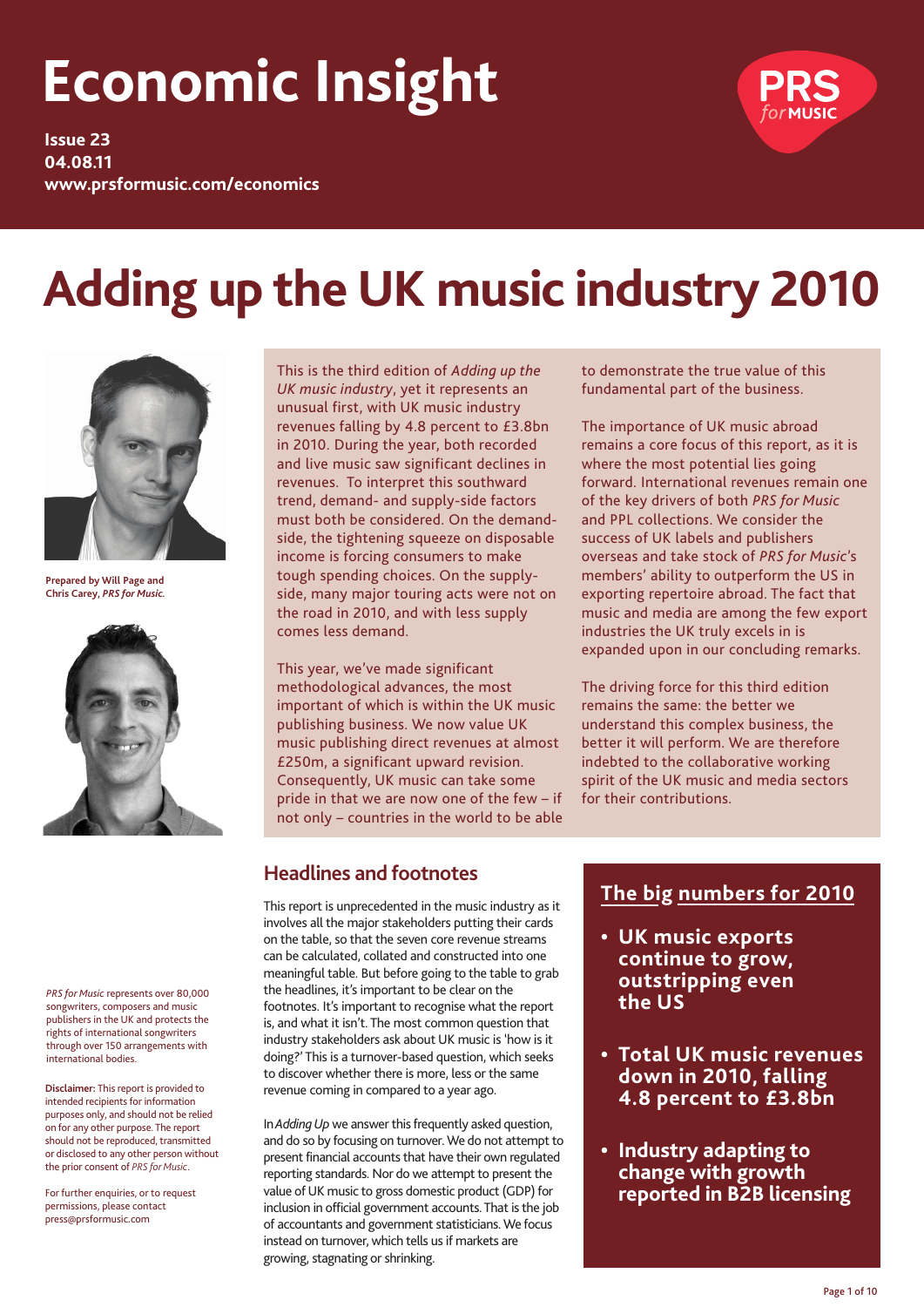#### **Reading beneath the top line**

As with last year's report, three questions will punctuate each of the revenue lines.

- $\bullet$  How do we accurately define 2010?
- What exactly is the UK music industry and where do we draw the line?
- Are the terms B2B and B2C still the right way to carve up revenues?

Firstly, we take an activity approach to the calendar year. If tickets were purchased for a festival a year in advance, which is often the case, we re-scale the data to ensure that the revenue numbers are reflective of the activity that took place within that calendar year. We also re-work previous years' analysis to ensure that the critically important year-on-year trend is consistent and meaningful to the reader.

Secondly, and perhaps most puzzlingly, how do you define the UK? In the context of business-to-consumer (B2C) revenues, if the US band Bon Jovi sell out the O2 Arena to tourists who have flown in from South East Asia, then is that actually UK revenue? We are asking what activity took place in the UK, and what revenues it produced; therefore this revenue would be

included. Consequently, we do not pick up the revenues of UK artists like Coldplay when they tour France, for example. For business-tobusiness (B2B) revenues, we capture flows into the UK from affiliates (e.g. GEMA in Germany) and net-off money that the UK sends overseas to affiliate organisations (e.g. ASCAP in the US). Importantly, this new exports-minus-imports adjustment better enables us to add the contribution of the UK collecting societies into GDP, and allows other countries to replicate this methodology without double counting.

Thirdly, we maintain a view that the best way to add up the industry is to separate out the revenues into B2C and B2B. The increasing diversification of revenue streams helps illustrate why. Record labels, for example, are moving towards an impressive one-in-three rule where one third of trade revenues come from outside the physical product market. In addition to this, there is a growing B2B revenue stream from licensing activity.

With this clarity on caveats, we can now go back to the headlines and work through the big numbers in this year's table, before distilling each sector down individually.

| Adding up the UK music industry                           |        |        |         |
|-----------------------------------------------------------|--------|--------|---------|
| Em                                                        | 2009   | 2010   | Change  |
| BPI retail value of recorded music                        | £1,343 | £1,237 | $-7.9%$ |
| <b>Estimated value of live music</b>                      | £1,589 | £1,480 | $-6.8%$ |
|                                                           |        |        |         |
| <b>PRS for Music gross collections</b>                    | £431   | £425   | $-1.3%$ |
| Adjustment for mechanical revenue                         | (E89)  | (E81)  |         |
| Adjustment for live revenue                               | (E23)  | (E20)  |         |
| Adjustment for international payments                     | (E80)  | (E85)  |         |
|                                                           |        |        |         |
| <b>PPL and VPL gross collections</b>                      | £66    | £79    | 18.9%   |
| Adjustment for recorded B2B revenue                       | (E72)  | (E72)  |         |
| Adjustment for international payments                     | (E2.7) | (E3.0) |         |
|                                                           |        |        |         |
| <b>Estimated record company B2B revenue</b>               | £204   | £218   | 7.2%    |
| <b>Publisher direct revenue (excluding PRS for Music)</b> | £241   | £242   | 0.6%    |
|                                                           |        |        |         |
| Advertising and sponsorship revenue                       | £90    | £94    | 4.2%    |
|                                                           |        |        |         |
| Business-to-consumer total                                | £2,932 | £2,717 | $-7.3%$ |
| Business-to-business total                                | £1,032 | £1,058 | 2.6%    |
| Total B2B and B2C value                                   | £3,964 | £3,775 | $-4.8%$ |

# **Are recorded music revenues back on a slippery slope?**

While 2009 was the year when UK retail spend stabilised (and trade revenues actually grew), there is an eerily familiar slippery slope feel to the 2010 figures, with the second largest percentage fall in trade revenues since records began . While steep falls in physical revenues continued apace in 2010, there were clear signs that growth in digital revenues slowed across

the main international recorded music industry markets, with the IFPI reporting global digital trade value up only 5.3 percent to \$4.6bn in 2010. Put more bluntly, global digital revenues are not going to be the '\$30 billion dollar baby' people talked about five years ago. Indeed they may stabilise at around \$5bn over the medium term.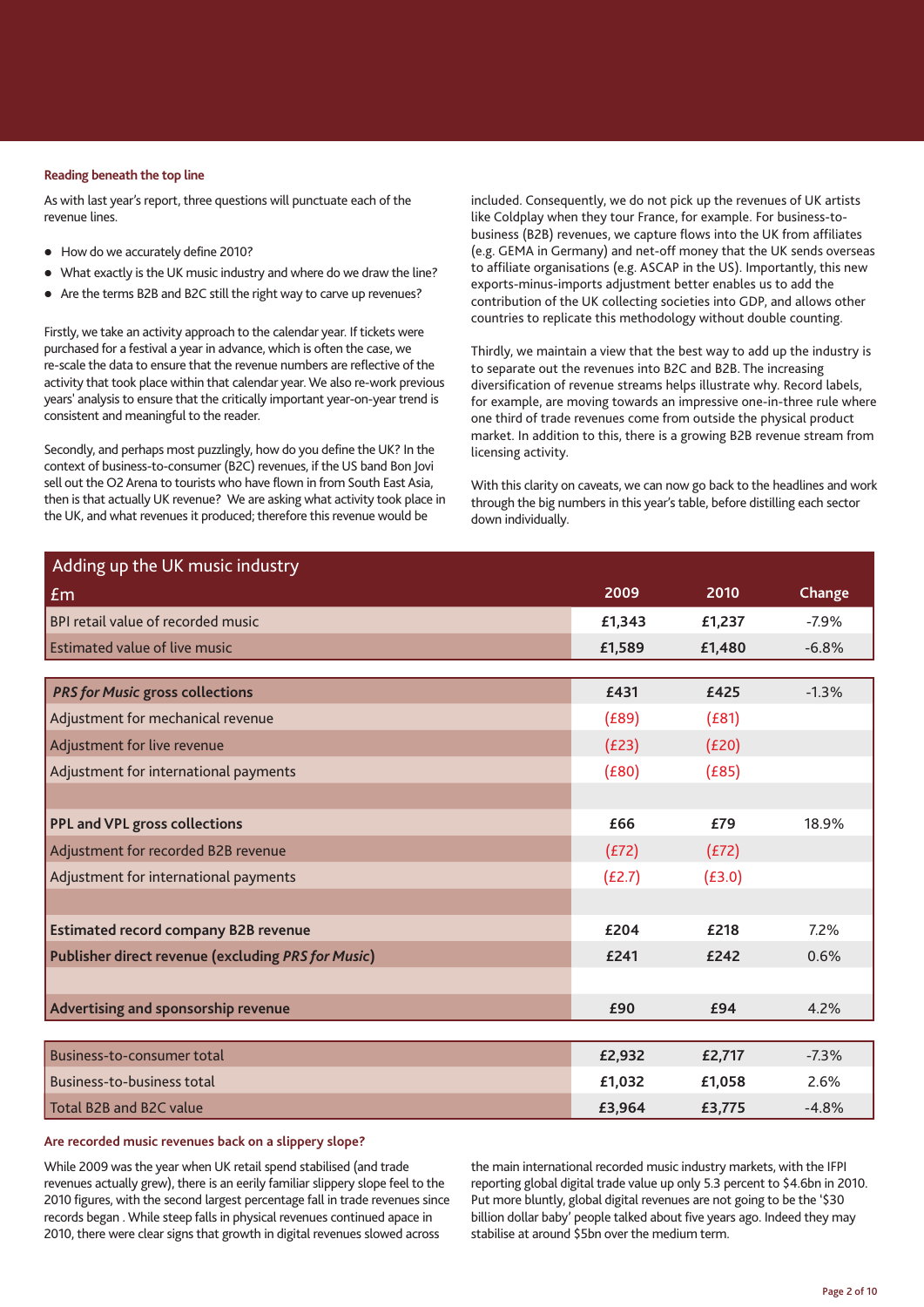#### **A global perspective**

The IFPI *Recording Industry in Numbers 2011* publication reported an eight percent fall in revenues in 2010, driven by a 14 percent drop in physical off-setting the five percent gains in both digital and performance right revenue. Reading beneath the top line, the top two markets (US and Japan) were responsible for 50 percent of the decline in 2010, compared with 80 percent in 2009. Compounding the overall declines were the UK and Australia, both of which had stabilised back in 2009, before reporting large falls in 2010. Outside of the large established markets, South Korea, India and many Latin American markets reported growth, with Brazil overtaking Spain to claim tenth spot in the IFPI rankings. Indeed, the market in Spain (a western European market with 46m people and an advantageous language) is now so depressed that 3,000 album sales will often get an artist to number one. Should declines continue at their current pace, it is conceivable that Spain could drop out of the top twenty within three years, possibly being overtaken by countries such as India and South Africa – which is a timely reminder of the increasing relevance of these re-emerging markets.

# **Back to Blighty**

Although the southward trend in the UK market has re-emerged, there is some good news that needs to be kept in mind. UK music continues to remain relatively and comparatively strong. In per capita terms, the UK remains one of the top three recorded music markets in the world, towering above the US market, and remains number one in terms of European digital revenues, with Norway a close second. In addition, when artists break big in the UK, their hits sell volumes rarely seen anywhere else. The US act Kings of Leon's *Only by the Night* sold more in the UK (2.6m) than the USA, and is one of five artist albums to have sold more than two million copies in the UK in recent times – alongside Lady Gaga, Take That, Adele and the late Amy Winehouse – a respectable watermark by any standard.

Delving into the statistics, three observations help to form a view of what happened last year. Firstly, the aggregate trade value of physical albums has near enough halved in five years, and now appears to have entered into an accelerating rate of decline. Consequently, the makeup of the recording industry trade revenues is changing faster than anyone could have predicted; in 2009 £1 in every £5 came from outside physical revenues, half way through 2011 and it's now looking close to £1 in every £3.

Secondly, the spiky nature of demand re-emphasises how critical the fourth quarter is to the overall picture, generating 40 percent of total trade value for the year, with physical product still making up threequarters of that demand. Fourth quarter 2010 was a particular disappointment: the value of sales fell by 16 percent in the final three months of the year, accounting for 60 percent of annual losses. The notable explanations for the disappointing fourth quarter included the exceptionally bad weather (which affected distribution as well as consumption), competition from other media goods such as computer games, ongoing pressure on retail space and the persistent presence of unlicensed digital content on ISP networks.

Thirdly, there are two supply-side developments worth noting: the release schedule may have lacked the strength of the previous year, with half of the top ten selling albums in 2010 being either 2009 releases (Lady Gaga, Michael Buble and Paolo Nutini) or compilations (*Now That's What I Call Music 76* and *77*). Also, new BPI research on breakthrough acts – bands that pass 100,000 album sales for the first time – show that 2010 hit a new low, with only 17 UK acts making it past this watermark, compared to a broadly consistent 25 in recent years.

Before considering the prospects for 2011, it is well worth taking time to ask a question that is incredibly complicated to answer: what is the value of digital in the UK, and to whom? In this instance, we will answer on behalf of music rightsholders.

Firstly, the OCC and BPI estimate the retail value of digital at an impressive £316.5m in 2010, up 18 percent on the previous year. By definition, retail is a B2C value as it captures consumer spend. We can strip off a notional £47m in VAT using a rate of 17.5 percent (it will be lower for many of the transactions which took place) and from the net amount remove the trade value of £215m to show an effective retailer margin. Using these published retail and trade values, VAT works out as £47m, leaving retailers with a margin of £56m. Of course, with a lower VAT rate, retailer margin will widen further.

However, the value of digital music to rightsholders also includes two other revenues. Firstly, there are B2B record label licensing revenues from models such as ad-supported services. Secondly, the authors' value of digital rights in the UK, which is not captured in the trade value as the rights are licensed directly by collecting societies such as *PRS for Music* and SACEM and agencies such as CELAS. In the table below, we accommodate this by adding £12.5m in ad-supported revenues for the labels and £34.2m in songwriter copyright<sup>1</sup>. Consequently, a more specific question is 'how much is digital music worth in the UK to rightsholders in 2010?' The answer is an impressive £260m.

# **Value of digital music in the UK to music rightsholders 2010**

| Em                                     |         |        |
|----------------------------------------|---------|--------|
| Retail value of digital music          |         | £316.5 |
| Less: VAT @17.5%                       | (E47.1) |        |
| Retail value less VAT                  |         | £269.4 |
| Less: retailers' margin                | (E56.0) |        |
| Trade value of digital music to labels |         | £213.3 |
| Add in: labels B2B revenues            | £12.5   |        |
| Add in: authors' digital collections   | £34.2   |        |
| Uk digital value of music rights       |         | £260.0 |

<sup>1</sup> The value of songwriter copyright online in the UK was calculated through three steps. Firstly, we took the value of *PRS for Music* online licensing for UK markets. Secondly, we estimated the value of UK online songwriter copyright which was paid through to other licensing organisations such as CELAS and SACEM for transactional UK activity. Thirdly, we scaled UK revenues to reflect non-transactional blanket deals that took place in the 2010 calendar year.

Looking ahead to 2011, the success of Adele is as welcome as it is worrying, as this 23-year-old artist was responsible for almost 10 percent of all artist albums sold in the first four months of the year. While her feats at home and abroad are worth celebrating, what's worrying is the performance of the rest of the market, with continued declines in physical value and modest digital growth. Significant supply-side adjustments are taking place too, with retailers and wholesalers seeking new ways to balance risk in the supply chain. All of this needs to be set against the state of the economy, and the squeeze on consumers' wallets with spending cuts, tax creep and oil prices already compounding an inflationary problem which is eroding earnings and savings. All these factors are likely to force the consumer into some tough choices about their entertainment budget (see box overleaf).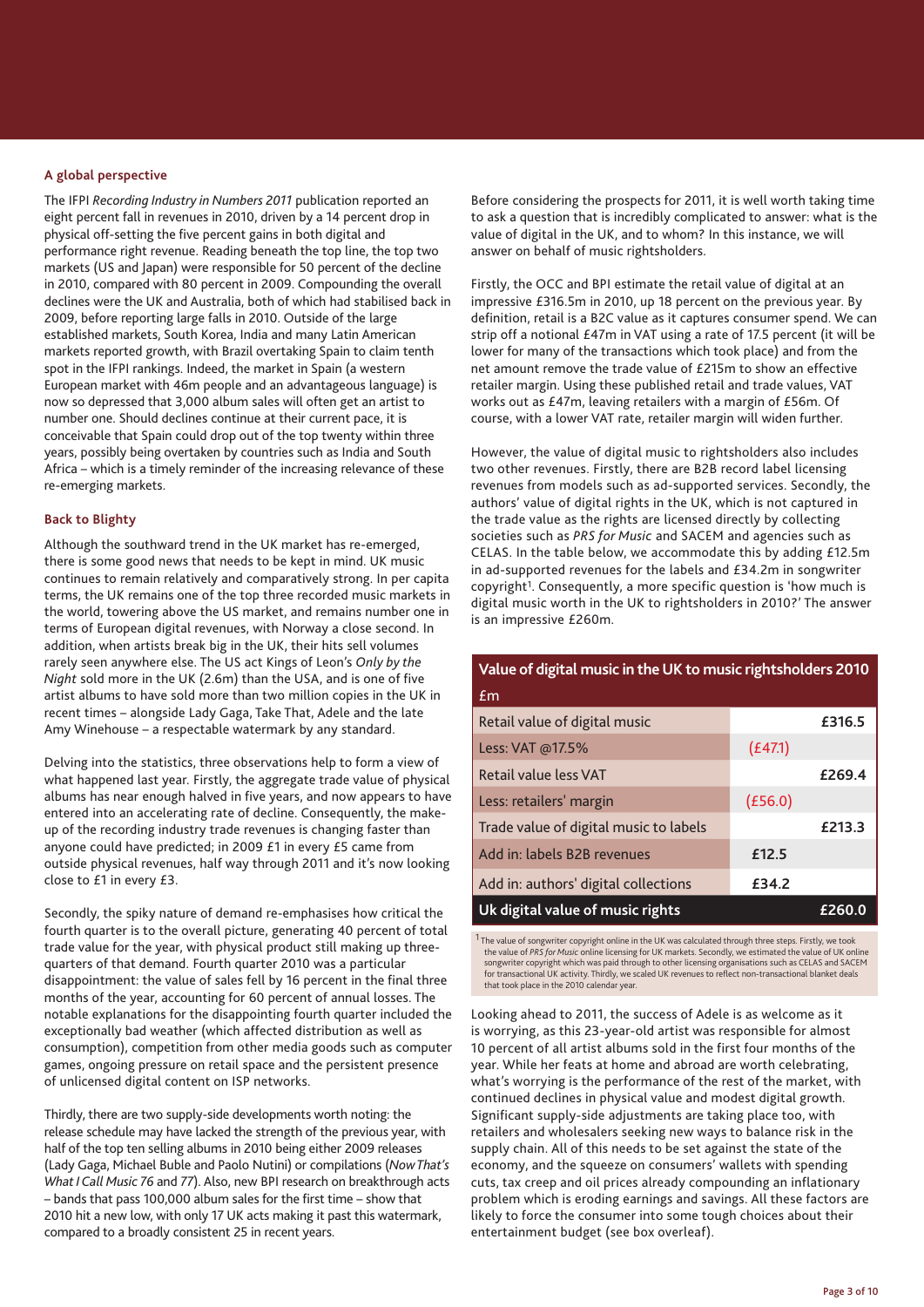#### **Events up, recordings down**

The chart below expands upon a recently published paper titled *Wallet Share* by breaking down the respective shares of total consumer UK expenditure on live and recorded music from 1997 to 2010. In addition, the shares of box office, video retail and rental spend are also plotted. A working hypothesis by economists at *PRS for Music* is that people are spending more of their money on events and less of their money on recordings of events. Put simply, they go to gigs and the cinema more but buy CDs and DVDs less. The dark red and dark blue lines show live music growing consistently and box office spend broadly constant, which means absolute value growth as total consumer expenditure grew throughout this period. The light red line shows recorded music's wallet share declining from 2001, while the light blue line shows DVD retail-and-rental wallet share following a similar path from 2004. Here, it's worth pointing out one blatantly obvious point: both cinema and concerts involve some form of excludability – security guards – which means you have to pay to get in. Since broadband hit critical mass in the UK in 2001, this has not been the case for media files on networks.

# **Wallet share of events versus recordings**

Source: BPI, BVA, *Screen Digest,* ONS and *PRS for Music*





#### **Live music: where supply dictates demand**

Live music finds itself in unfamiliar territory in this year's report, having experienced a fall in primary ticket revenue for the first time in recent history. Primary ticket sales fell from £956.9m in 2009 to £843.5m in 2010, a fall of 11.8 percent. The secondary market (those tickets traded on resale sites, such as GetMeIn, Seatwave and Viagogo) grew by £21m, with arenas accounting for the greatest volume of tickets traded. At-theevent spend (often referred to as ancillary revenues), which had grown nearly 60 percent over the previous five years, also faltered in 2010, falling 3.5% to £444m (from a revised £460m) as a result of fewer people going to live events. However, when people did go out, they spent similar amounts to the previous year. Consequently, total live revenues fell from £1.59bn to £1.48bn, down 6.8 percent.

It would be very tempting to look at these numbers and jump towards a knee jerk reaction that the live music bubble has burst. We should not. Instead, we should develop a broader understanding of the dynamics at play in the market. While UK festivals performed strongly, and arenas and mid-sized venues held up, there was a striking decline in the number of stadium gigs in 2010 compared to the previous year. It was this reduction in supply of stadium concerts that accounted for almost two-thirds of the fall in revenue.

From statistics to the reality of bands on the road, this supply-side story is born out in the acts that performed last year. In 2010, a number of stadium- and arena-filling bands were not on tour (Rolling Stones, Coldplay, Take That) and many of those that did tour opted to play smaller venues in order to limit their risk (Kings of Leon and Rod Stewart played arenas rather than stadiums). This risk-averse behaviour is rational in the current economic climate. Last year, we championed the success of music against the rest of the economy, whereas this year it feels as though the economic downturn has caught up with the live music industry, and promoters and bands alike have responded accordingly.

To gauge the performance of festivals and arenas, it's worth looking at the UK market against the backdrop of Europe, as the two are intrinsically linked. Arena tours are rarely confined to the UK only, and many UK festival promoters are now developing events overseas, such as Benicassim in Spain, and are deliberately marketing them to the UK audience. The UK festival market saw its primary ticket revenue increase by nearly 20 percent. This growth was the result of both the increasing capacity of existing festivals and the increasing number of festivals, up 16 percent on the previous year.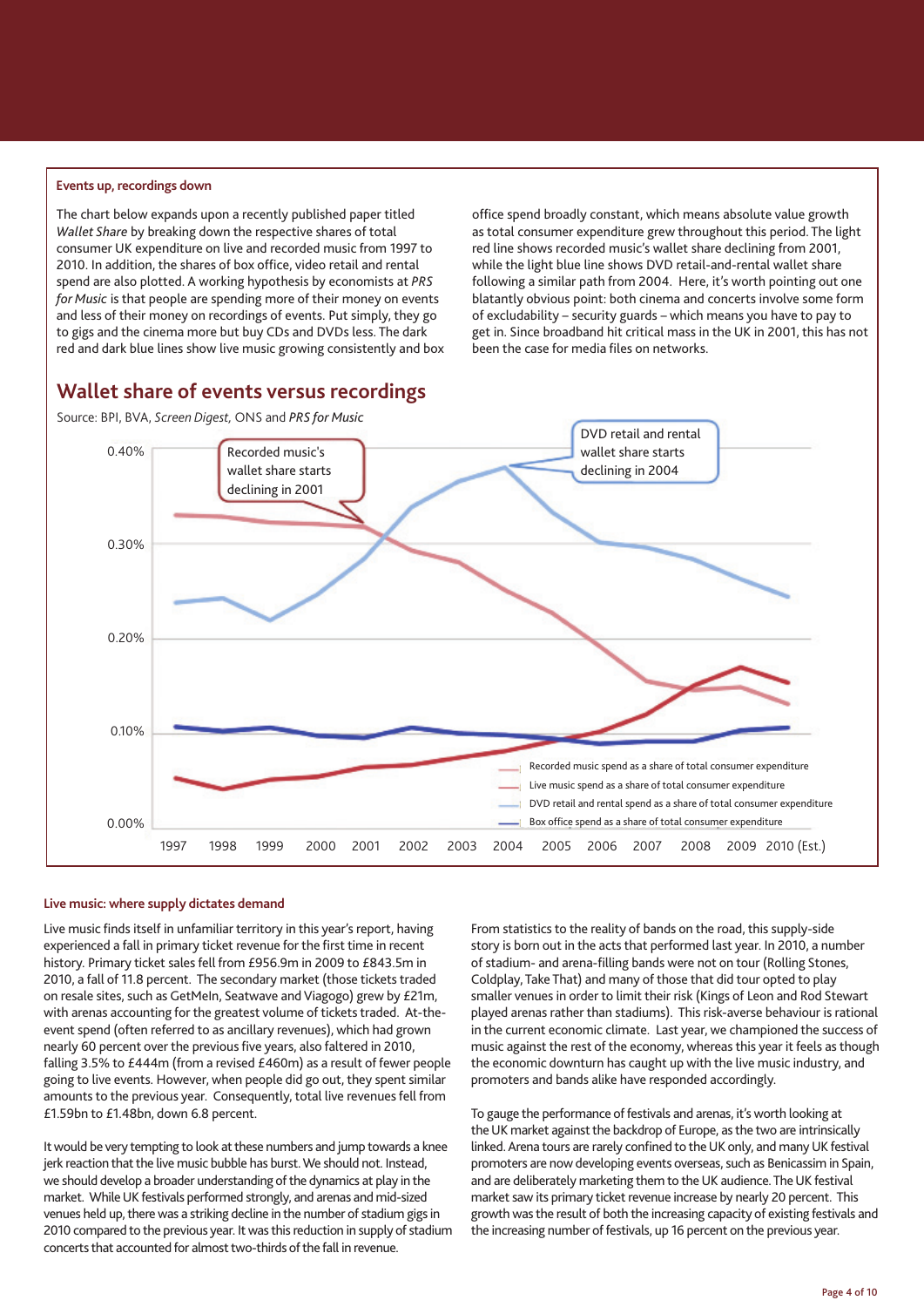A similar growth story can be observed across Europe, with a comprehensive *IQ Magazine* survey finding that capacity of European festivals was up 15 percent and attendances grew by six percent, with sellouts increasing by 10 percent - a 'build and they will come' success story. A side issue that is clouding this growth story and increasingly gathering the attention of managers is the calendar period in which festivals take place, which has stretched from July to August to a much broader May to October. There is a plausible argument that this is now crowding out the conventional touring calendar for emerging bands, with some fans saying: 'Why would I pay £30 to see you in spring, when I've already spent £200 to see you in the summer?'

The UK arena market offers a less rosy picture, with *PRS for Music* revenues from arenas falling two percent in 2010. The National Arenas Association's (NAA) report also showed that, while music continued to make up 60 percent of arenas' footfall, music attendances were down 20 percent on 2009, as the volume of shows dropped sharply. Again, the supply-side story can be drawn upon here by pointing out that performances were down six percent. The most striking observation of the NAA report was the dominance of the *X Factor* tour, which had 478,000 attendees – reiterating the importance of hits in a market awash with choice. The European arenas market showed similar trends, with *IQ*'s survey reporting attendances for music events at arenas falling 16 percent on the year while ticket prices grew by two percent.

Looking ahead to 2011, most market players and observers are confident that headline revenues will bounce back, due at least in part to the supply of big bands on tour in the UK. Rihanna, Westlife and Justin Bieber are all noteworthy additions to the 2011 arenas calendar. The impact of Take That touring the UK was visible in the 2009 revenues, and noteworthy by their absence in 2010. They are back on the road in 2011, playing to 1.7m people. While we are not saying that one band makes a market, a tour of this scale really is a 'needle mover'.

Our view is that the live music business is not entering a cycle of boom and bust, but rather showing signs of maturity and cooling to a more sustainable growth path, after a period of unprecedented growth. What this analysis does tell us is twofold. Firstly, that supply dictates demand, and secondly, that demand will be increasingly spiky over time. Looking further ahead, it is right to highlight the aging population of live music performers (see chart below). Deloitte plotted Pollstar's top grossing US tours of the decade by age of lead singer in 2011, finding that 40 percent of the top 20 acts will be in their 60s in 2011. A further 19 percent will be in their 50s and 35 percent

# **Pollstar top grossing US tours of the decade, by age of lead singer in 2011**



in their 40s. Only six percent of the top 20 were in their 30s, with no-one in their 20s appearing. The question is this: against the backdrop of falling record sales, who is putting the time, money and expertise into developing the arena, festival and stadium acts of the future?

# **Collecting societies: growing musical exports, importing collections**

The two UK music collecting societies presented a contrasting picture for 2010. *PRS for Music* collections fell for the first time in recent memory but distributions were almost flat – indicating productivity gains. PPL, on the other hand, reported an increase in collections, but the growth in distribution was distorted by a one-off charge resulting from a tribunal decision. It is worth remarking upon the relative stability shown by both societies over the past few years in the face of the deepest recession in a generation. This is a useful indicator of the merits of collecting societies in providing a stable source of revenue for artists, songwriters, labels and publishers.

Firstly, we should explain an important adjustment to these numbers. For both societies, we add international collections, as done in previous reports, but now net-off the money sent to overseas affiliates. So, *PRS for Music* brought in an impressive £170m in international revenues from around the world, but sent out £85m to affiliates such as ASCAP and BMI. In this year's report, we adjust for double counting and include the net amount of £85m. Similarly for PPL, we add in the £32m of international revenues which feature in their gross collections, but net off £3m PPL sent out to overseas affiliates, and therefore report the net amount of £29m.

In 2010, PPL collections grew by 10.7 percent to £143.5m, making it one of the world's largest performance rights societies. Its total distributable revenue was up 33.6 percent to £124.1m, but the sharp rise was due to the fact that 2009's total had been hit by the UK Copyright Tribunal's decision affecting licence fees payments between 2006 and 2009.

Growth was reported across all three PPL revenue streams of public performance, broadcast and international, with the last of these producing the most notable headlines, up 49 percent to £31.7m in 2010. This is a continuation of the £92m success story that resulted from the 52 international reciprocal contracts PPL has established in 28 countries in the past seven years. Going forward, international revenues will remain an increasingly important part of the PPL story.

On the other hand, *PRS for Music* collected a total of £611.2m in royalties in 2010, down 1.1 percent on the previous year's record of £618.2m – the first drop in collections in recent memory. An 8.8 percent drop in recorded music sales contributed to the £7m decline in royalties collected. This was offset by a 4.3 percent growth in royalties from digital services, a 1.9 percent rise in radio royalties, and cost savings of nearly 10 percent. As such, net distributable revenue fell just 0.2 percent last year, from £548.8m in 2009 to £547.9m in 2010.

The international success story of *PRS for Music* has been well documented in the past, with the UK being one of only three net exporters of musical repertoire, along with the US and Sweden. Interestingly, in 2010 Sweden sent out more than it brought in, so now we are down to only two.

When we looked more closely at these remaining two net exporters, in particular *PRS for Music* in the UK and the main US societies ASCAP and BMI, we found that *PRS for Music* members significantly outperformed their equivalents across the pond in terms of net trade balance – money in minus money out. The chart overleaf illustrates the index of this trade balance to show the net export growth of the two markets. What is striking is that the relative growth of the UK has significantly outperformed the US, increasing its trade balance 165 percent from \$35m in 2004 to \$95m in 2010. By comparison, the two US societies have grown their balance by 44 percent from \$310m in 2004 to \$452m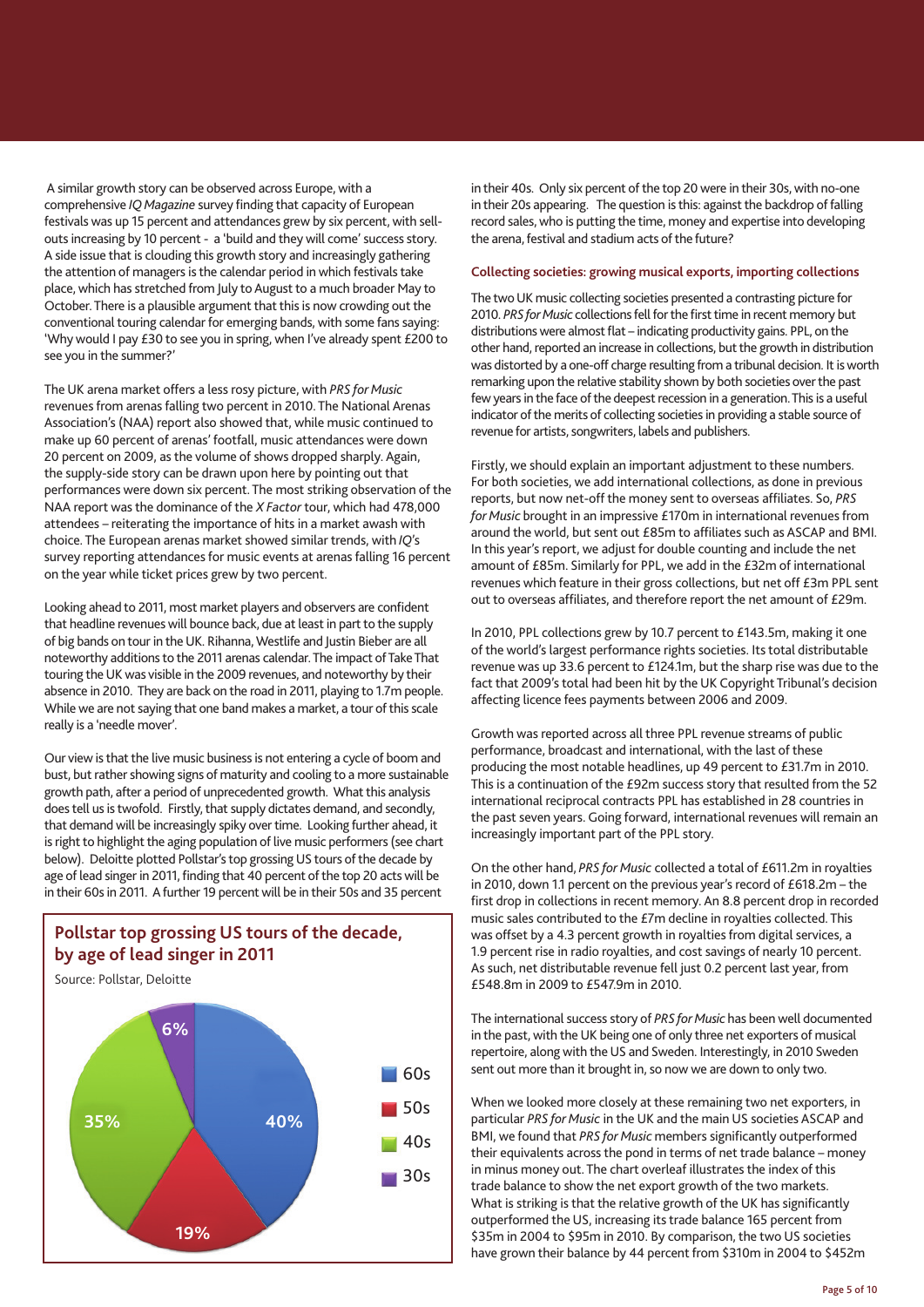in 2010. It's worth noting that, while this is an index of a net figure, the analysis remains robust when you think comparatively: if you were to multiply *PRS for Music's* money in and money out by a factor of five to reflect the US' greater population, the balance would be broadly similar at \$474m. This tells us that whilst all three societies have seen steady growth of 20-30 percent in money sent out to affiliates (imports), *PRS for Music* has almost doubled its incoming revenue (exports), outperforming the US societies by a factor of three.



What the export performance of *PRS for Music* and PPL tells us is that for artists and songwriters, the potential to build upon an impressive international track record is huge. Whether it's the US performance right debate, or the growing importance of markets like Brazil, Russia, India and China (BRICs), the UK as a net exporter is well positioned to benefit from growth in these re-emerging markets. Indeed, given the current economic climate, there may well be more potential overseas than there is back at home – a topic we will return to in our conclusion.

# **Publisher direct revenues: new insights, significant revisions**

Of the seven revenue streams which make up the UK music industry in this annual report, publisher direct revenues have always been the most challenging to calculate due to the lack of existing industry data. Compounding the complexity further is the nature of music publishing itself, which is beyond generalisation as there are so many different players operating in so many different markets, from grand rights to computer games. Reassuringly, this year's *Adding Up* report can offer an important advances in understanding this often misunderstood, yet fundamental, part of the music industry.

By working with the Music Publishers Association (MPA), we were able to survey its membership at a granular level, to appreciate the diverse set of revenues and calculate the value of each. Thanks to the MPA, we are now able to offer a more comprehensive summary of direct publisher revenues, which goes far beyond the 40:40:20 (mechanical:performing:sync) rule of thumb that existed before.

The survey, which was conducted by the MPA and economists at *PRS for Music*, focused on the core membership of the trade body, and breaks down publisher revenues into key streams (e.g. sync, grand rights, print) and then into geography (UK revenues and international receipts). The survey gathered data from the past three years, which allows us to backdate the 2008 and

2009 numbers to produce a consistent year-on-year change for the report.

As such, we are able to revise our 2009 valuation of publisher non-society revenues from £103m to £241m. The 2010 figure is broadly constant at £242m, increasing just 0.6%, with growth in sync being offset by falling collections from societies outside the UK. This suggests some stability in the aggregate publisher revenue.

A good proportion of these revenues is derived from the sub-publishing revenue, which in most countries comes through collecting societies such as GEMA or SACEM. A fifth of the revenue is derived from sync licensing income paid to UK publishers. UK-based sync (turquoise area in chart overleaf) captures revenues paid from UK users to publishers for the use of UK originated works and the local publisher share of non-UK originated works. The non-UK based sync (orange area) captures revenue flowing back from overseas for the use of UK originated tracks, net of the local publisher's share. As with other methodology within this work, these actions are taken to allow other countries to replicate this work for their own region without double counting.

Looking beneath the top line, what is perhaps most striking in the chart below is the stability shown in the five publishing revenue streams over the three years. There are some notable winners and losers worth highlighting. Synchronisation of UK works abroad has grown from £25m in 2009 to £34m, while sync within the UK has grown £1m during the same period, again stressing the importance of exports. UK print revenues have stayed remarkably constant over the past three years. Unsurprisingly, mechanical licensing income (which is collected through MCPS and hence excluded) has been on a steep downward trend for the best part of a decade, yet the fact that each of these revenue streams have shown stability illustrates one of the core strengths of the music publishing business: a balanced portfolio with many royalty eggs in several revenue baskets.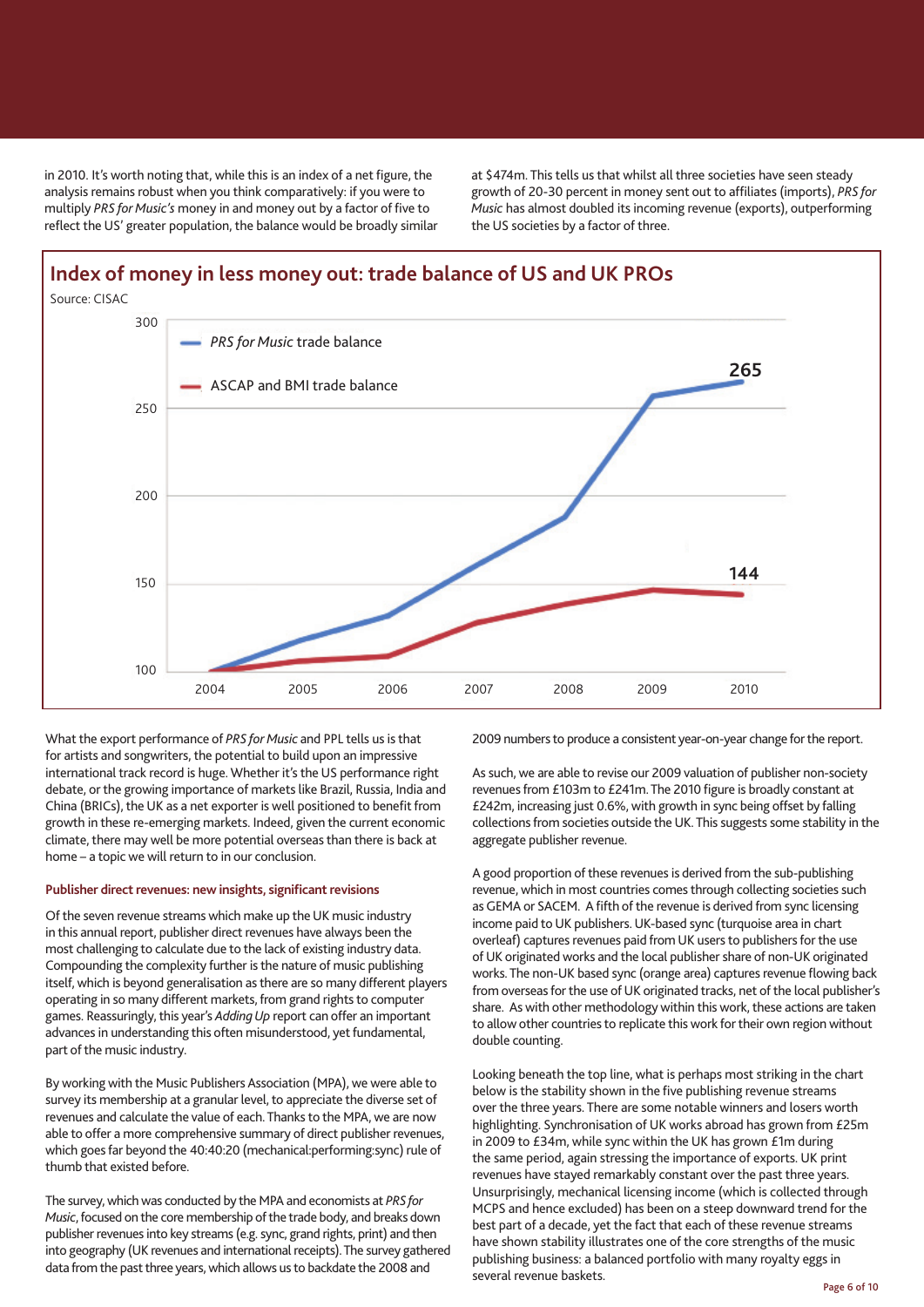# **UK music publisher revenues excluding** *PRS for Music* **payments, 2008-10**

Source: MPA survey of members and *PRS for Music* calculation (£m)



# **Record companies: no longer just a wholesaler of music**

'We're no longer just a wholesaler of music,' stated Paul Smernicki, Director of Digital at Universal Music Group, in a recent article in *The Economist.* This astute observation acknowledges that, as their traditional business declines, record labels are becoming more skilled at licensing live music and merchandise. The growth in B2B revenues of 7.2 percent to £218.4m, the fourth consecutive year of reported growth, shows that labels are reallocating their resources into B2B markets. Put more bluntly, the growth in this sector illustrates the old adage 'you only get out what you put in'.

To recall, B2B revenues are a combination of the five revenue streams that the BPI previously defined as secondary revenues, along with the additional B2B revenues that arise from ad-funded digital models. Those five revenue streams are comprised of: (i) the £73m in public performance licensing PPL has passed on to the labels, (ii) synchronisation revenues, (iii) premium revenues from covermounts and consumer promotions, (iv) artist-related income from merchandising and touring and (v) 'other income', which refers to record company share of revenue from shows or films, and record company income from music-related TV productions. On this occasion, detailed analysis of company accounts allowed us to estimate the value of these five revenue streams at £206m in 2010, up 6.5 percent on £193.5m in 2009. On top of this is a further £10.8m in adfunded digital and £1.6m from other digital sources not captured in the retail value of music. As such, B2B revenues total an impressive £218.4m.

This £218.4m in secondary revenue is in addition to the £213m in digital trade revenue highlighted in the earlier table. So, the combined total of label revenue that does not come from the declining physical product market is a healthy £431m, or 41 percent of the total – highlighting the growing importance of diversification to the modern UK record label. This observation may irritate the industry, with many an external armchair critic still touting the observation that labels are dead and therefore they need to diversify. Yet the evidence asserts this has already happened. In fact, we are possibly only one *Adding Up* report away from stating that

the majority of record label revenues come from outside the physical product market.

There is a push-and-pull element to what's driving revenues in this sector. The developments in the computer games sector have helped pull revenues forward. Year-end statistics from GfK Chart-Track reveal that unit sales of music games in the UK increased by 13.7 percent in 2010, against an overall decline of 14.3 percent. Hence, the growth areas in computer games are driven by music, such as *Michael Jackson: The Experience*, which in turn drives sync revenues for both record labels and music publishers. Indeed, the developments with Lady Gaga and *Farmville* may well mark a new beginning in this convergence story.

Similarly, developments in merchandising have increased secondary revenues. In the past, a label might acquire a t-shirt manufacturing company with the intention that artist deals would simply encompass merchandise revenues from touring. Now, that t-shirt company will have diversified its product range from hooded tops to high-level fashion and diversified its retail outlets from concert stalls to the High Street and airports. This in turn brings a better proposition to artists, which then allows broader deals to be done, and secondary revenues to grow.

Artists and managers are utilising direct-to-fan tools more, plus they are now able to make better make-or-buy decisions as to what services they acquire and what they can do themselves. This internal competition is forcing the labels to advance their offer in terms of products, services and expertise.

### **Advertising and sponsorship**

We have continued our partnership with FRUKT Communications to improve our understanding of this unconventional part of the UK music industry. As before, we have identified six primary channels where brands can spend money on music. The table provides definitions for each of the six categories, as well as the headline numbers.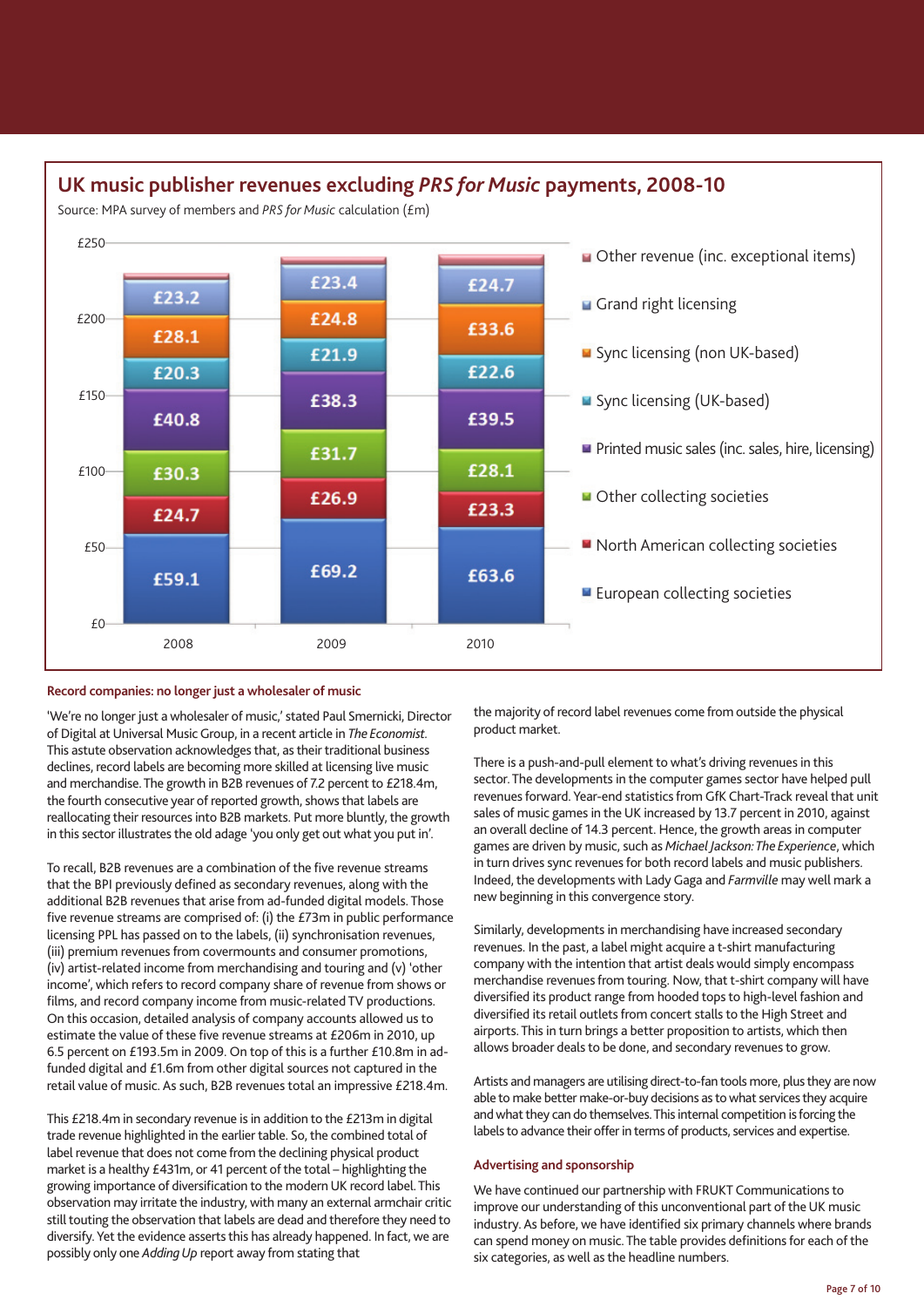| <b>Channel</b>             | <b>FRUKT definition 2010</b>                                                                                                                                                                         | Spend (£m) | <b>Share</b> |
|----------------------------|------------------------------------------------------------------------------------------------------------------------------------------------------------------------------------------------------|------------|--------------|
| Live music<br>sponsorship  | The spend on sponsorship rights and direct (e.g. on-site and at event) activation<br>costs for festivals                                                                                             | £32.9      | 35.1%        |
| Event creation             | The creation of custom experiential (e.g. event-based) activity; includes all<br>direct activation costs for event                                                                                   | £8.1       | 8.7%         |
| Artist endorsement         | The use of image rights and appearances of artists to endorse a specific brand/<br>product/service                                                                                                   | £3.3       | 3.5%         |
| <b>Digital</b>             | The creation of specific music-focused digital and mobile activities, as<br>standalone platforms or within wider music campaigns                                                                     | £7.3       | 7.8%         |
| TV                         | Sponsorship of existing music-specific or music-focused TV programs and the<br>creation of ad-funded TV activity                                                                                     | £21.8      | 23.3%        |
| <b>Advertising support</b> | The use of above the line (ATL) advertising and below the line (BTL) promotions<br>to support existing music campaigns (e.g. festival activity, venue naming,<br>custom events, artist endorsements) | £20.2      | 21.6%        |
| <b>TOTAL</b>               |                                                                                                                                                                                                      | £93.6      |              |

The aggregate spend of nearly £94m represents an increase of 4.2 percent, and is largely a result of growing sophistication within the space, as brands become more sophisticated in engaging consumers at events, online and through traditional advertising, competitors and new entrants are forced to move away from simple badging and sponsorship

towards more complex multi-channel activations. Furthermore, the growing reach of both festival and digital channels into lucrative 18 to 35 year-old audience means that rights and media owners can demand higher investment rates. The year-on-year movement across the six categories is illustrated in the chart below.

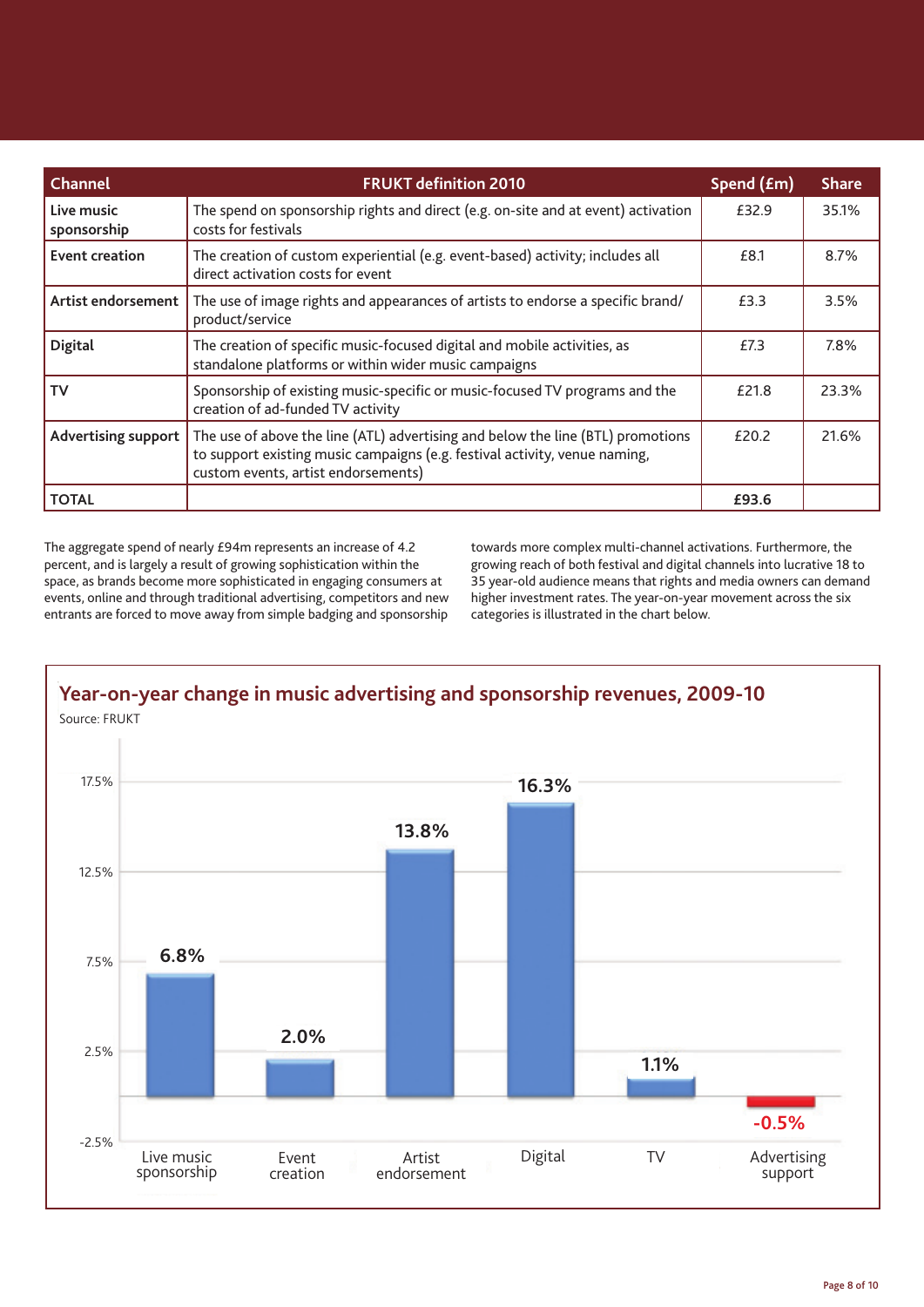Breaking down the six categories, Live Nation and AEG are leading the way in live sponsorship for both festivals and venues in 2010. As the consumer value of download promotions and pure content platforms decreases, live music platforms are underpinning the approach of many brands. However, some brands have moved back towards their own event creation, although many of these take the form of limited-scale events and are often used as content creation forums.

Artist endorsements saw a significant increase in 2010, growing 13.8 percent, the second largest increase behind digital. Much of this increase was down to the rise in low- to mid-level artist partnerships, rather than the large scale international deals, which were more prevalent in 2009. Endorsements led from the US are not counted within this sector; however advertising or digital support that originated in the UK is. This sector has seen an evolution in strategy and growing sophistication in approach. Artist partnerships are now spanning across channels, often centred around a launch event and a stream of digital content. At the same time, labels and management are signing and selling artists to brands with a growing level of acumen - artists such as Eliza Doolittle or Pixie Lott are being positioned as both performers and brand advocates.

Digital's growth of 16.3 percent is to be expected. Brands in the UK continue to utilise this as a core communications channel and, with so much music consumption happening online, it's a natural space for brands to sit. Brand-funded TV content focused around music continues to make up a significant proportion of brand spend, just shy of a quarter of the total pie. Growth has slowed due to the lack of a new massmarket vehicle in 2010 (for example *X Factor, Britain's Got Talent*), however both Channel 4 (through *T4* and *4Music*) and ITV (via ITV2 and 3) have continued to attract brands as sponsors of content. Advertising support was the only revenue stream to record a fall in investment in 2010, but a drop of just 0.5 percent is far less than in wider advertising markets.

As with so many other revenue streams covered in this year's report, the supply-side takes priority here. The future path of advertising and sponsorship revenues will depend more on the resources thrown at it than anything else. Encouragingly, the Music Managers Forum has already recognised this and is taking a more pro-active role at engaging UK managers and artists with new and established brands to develop this sector further.

#### **Get small, get abroad**

It would be foolish to ignore the obvious trend, which is that physical product took a hammering in 2010 and less money was spent on tickets, and it would be tough for the B2B sectors to grow enough to off-set this downturn. UK consumers spent £215m less on music in 2010 than the prior year – a big dent. Therefore, a succinct summary could be that the big numbers fell and the small numbers grew.

It would be equally foolish for one part of the music industry to publish a strategy for another to follow to reverse these downward trends. With so many complexities and nuances associated with each of the seven revenues streams, it is best left to the experts within them to work out their own road ahead. However, the report does hang together all the different components in such a way that some cross-cutting themes can be put forward. Two key themes deserve a mention here: 'get small' and reduce the transaction costs of managing metadata, and 'get abroad' to maximise the export opportunity of UK music, given the unprecedented changes now taking place in the global economy.

Dealing first with the very unsexy topic of transaction processing and metadata, which is actually the lifeblood of all operational environments, some key points need to be made: in the digital world there is constant change, greater complexity and significantly higher volumes to manage. Business models in the digital world are constantly changing to meet voracious consumer demand. By contrast, for example, the TV broadcasting model didn't change from its inception until the advent of cable and satellite services, and even then by very little. The complexity of arrangements amongst all parties involved in the supply chain are getting ever more detailed as content is sliced and diced to almost infinite levels of granularity. The only way these transaction processing demands can be met is through the development of cross-industry technical standards, deployed right across the supply chain to provide an entirely automated global environment.

Through standardisation initiatives such as DDEX, the Global Repertoire Database and PPL copyright database (with both global initiatives being driven by UK societies), high quality data about musical works and sound recordings will be available to the entire supply chain, and the methods of communication of that data along the supply chain will be automated. This will drive down transaction costs in creating, managing and communicating the data. Now, lowering transaction costs doesn't just cut costs but importantly produces benefits in higher levels of efficiency that speed up cash flow, lower barriers to entry for new legal services and leads to a better allocation of resources - away from managing data and toward monetising it.

There is an old expression about North Sea oil which is that it takes two barrels of oil to get one barrel out of the pump. Current transaction costs in the digital music supply chain often feel like that too. Instead of costing the industry money, metadata should be standardised in such a way that it enables the industry to deliver greater efficiency gains.

The second recommendation is to 'get abroad'. The earlier case studies of *PRS for Music* as well as PPL and MPA illustrate the potential, but do not take account of the changing market. Take the BRIC economies of Brazil, Russia, India and China, which leading investment banks estimate will equal the G7 in terms of economic power by 2028, if not a whole lot sooner. Currently, the performing right collections of these four countries are equal to those of Spain. The risk is that there are two different trajectories; economic growth and intellectual property growth – with the former significantly outpacing the latter. Global organisations like WIPO need to rethink IP in this context, and UK music needs to rethink its export strategy, given the geopolitical rebalancing taking place within these re-emerging economies.

An excellent piece of BPI research underlines the importance of looking beyond borders. According to the BPI, UK artists' share of global sales is estimated to be 11.8 percent in 2010, with one-in-ten sales in the US being a UK act and up to one-in-five in markets like Germany and Australia. BPI also commissioned Ipsos MORI to put a series of statements to the public about the success and importance of British music, with 83 percent of people feeling proud of British music's achievements. As the excellent BBC documentary *Made in Britain* has shown, the list of goods and services that we truly excel in exporting is becoming increasingly limited and is centred on ideas and intellectual property. Therefore it makes sense to work on repositioning the UK music industry for the changes taking place in the global economy, to maximise the potential of its songwriters and artists in markets that may have been ignored in the past but simply cannot be overlooked anymore.